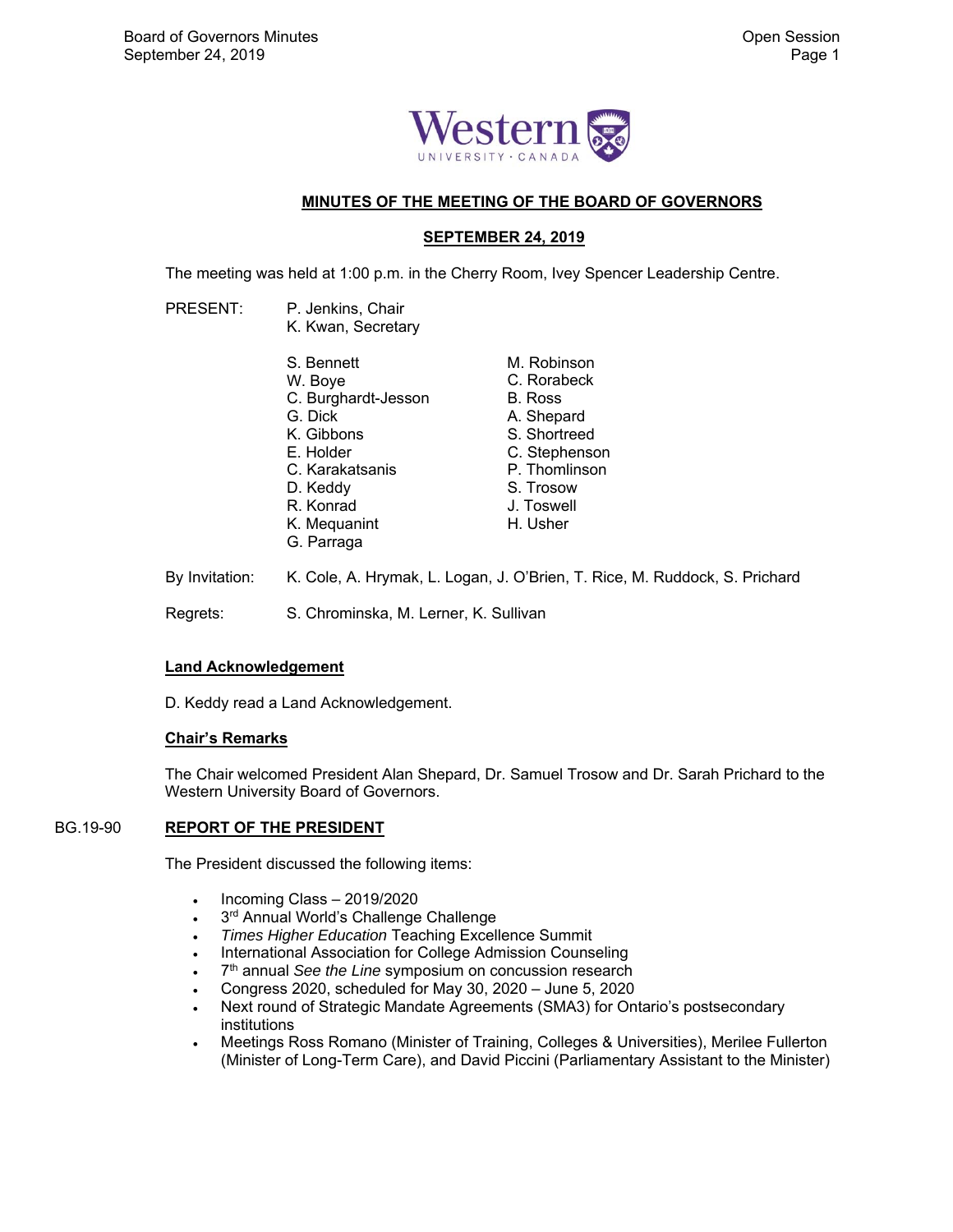# BG.19-91 **UNANIMOUS CONSENT AGENDA** [Appendix I]

It was moved by H. Usher, seconded by R. Konrad,

That the 14 items listed in Appendix I, Unanimous Consent Agenda be approved or received for information.

CARRIED

#### BG.19-92 **Minutes of the Previous Meeting**

The open session minutes of the meeting of June 27, 2019 were approved as circulated.

#### BG.19-93 **Business Arising from the Minutes**

There were no items noted as business arising from the June 27, 2019 minutes.

# **REPORT OF THE PROPERTY & FINANCE COMMITTEE** [Appendix II]

Prior to considering the Report of the Property & Finance Committee, K. Gibbons noted that there were no additional details of the Committee's work to add.

#### BG.19-94 **Information Items Reported by the Property & Finance Committee**

Appendix II, Report of the Property & Finance Committee, detailed in Appendix II, contained the following items that were received for information by unanimous consent:

- Scholarships, Awards, Prizes
- McEwen Western Integrated Science Professorship

### **REPORT OF THE SENIOR POLICY & OPERATIONS COMMITTEE** [Appendix III]

Prior to considering the Report of the Senior Policy & Operations Committee, P. Jenkins indicated that there were no additional details to add.

### BG.19-95 **Information Items reported by the Senior Policy & Operations Committee**

Appendix III, Report of the Senior Policy & Operations Committee, contained the following item that was received for information by unanimous consent:

Committee Appointments

### **REPORT OF THE GOVERNANCE & BY-LAWS COMMITTEE** [Appendix IV]

Prior to considering the Report of the Governance and By-Laws Committee, R. Konrad provided a high-level overview of the recent work of the Committee.

### BG.19-96 **Principles of Engagement for Board Committee Chairs**

It was moved by G. Parraga, seconded by S. Bennett,

That the Board of Governors approve the *Principles of Engagement for Board Committee Chairs*, as shown in Appendix IV, Annex 1.

CARRIED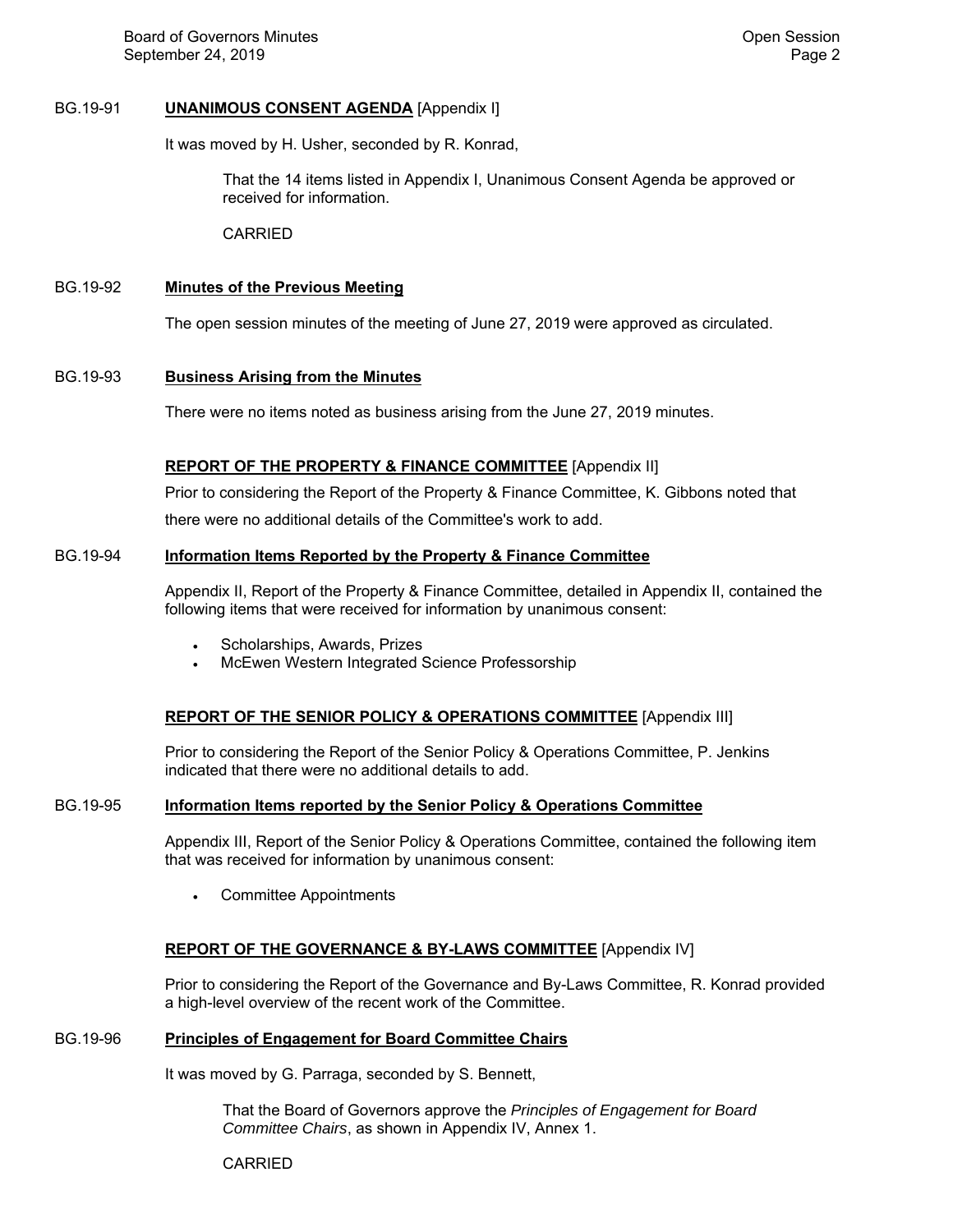#### BG.19-97 **Information Items reported by the Governance and By-Laws Committee**

 Appendix IV, Report of the Governance and By-Laws Committee, contained the following item that was received for information by unanimous consent:

Board of Governors By-Election Schedule – Fall 2019

## **REPORT OF THE AUDIT COMMITTEE** [Appendix V]

 Prior to considering the Report of the Audit Committee, S. Bennett provided a high-level overview of the recent work of the Committee.

#### BG.19-98 **Audited Financial Statements for the Year Ended April 30, 2019**

It was moved by R. Konrad, seconded by G. Dick,

That the Board of Governors approve the draft audited combined financial statements for the University for the fiscal year ended April 30, 2019 (Appendix V, Annex 1, Section 1).

CARRIED

#### BG.19-99 **Information Items reported by the Audit Committee**

 Appendix V, Report of the Audit Committee, contained the following items that were received for information by unanimous consent:

- Financial Statements Related Companies
- Annual Report on Non-Discrimination/Harassment Policy
- Western Retirement Plans Report September 2019

### **REPORT OF THE FUND RAISING AND DONOR RELATIONS COMMITTEE** [Appendix VI]

 Prior to considering the Report of the Fund Raising and Donor Relations Committee, C. Stephenson provided a high-level overview of the recent work of the Committee.

### BG.19-100 **Information Items reported by the Fund Raising and Donor Relations Committee**

 Appendix VI, Report of the Fund Raising and Donor Relations Committee, contained the following item that was received for information by unanimous consent:

Fund Raising Initiatives Quarterly Report to July 31, 2019

### **REPORT OF THE MCINTOSH GALLERY COMMITTEE** [Appendix VII]

# BG.19-101 **Information Items reported by the McIntosh Gallery Committee**

 Appendix VII, Report of the McIntosh Gallery Committee, contained the following item that was received for information by unanimous consent:

McIntosh Gallery Report to the Board of Governors – September 2019